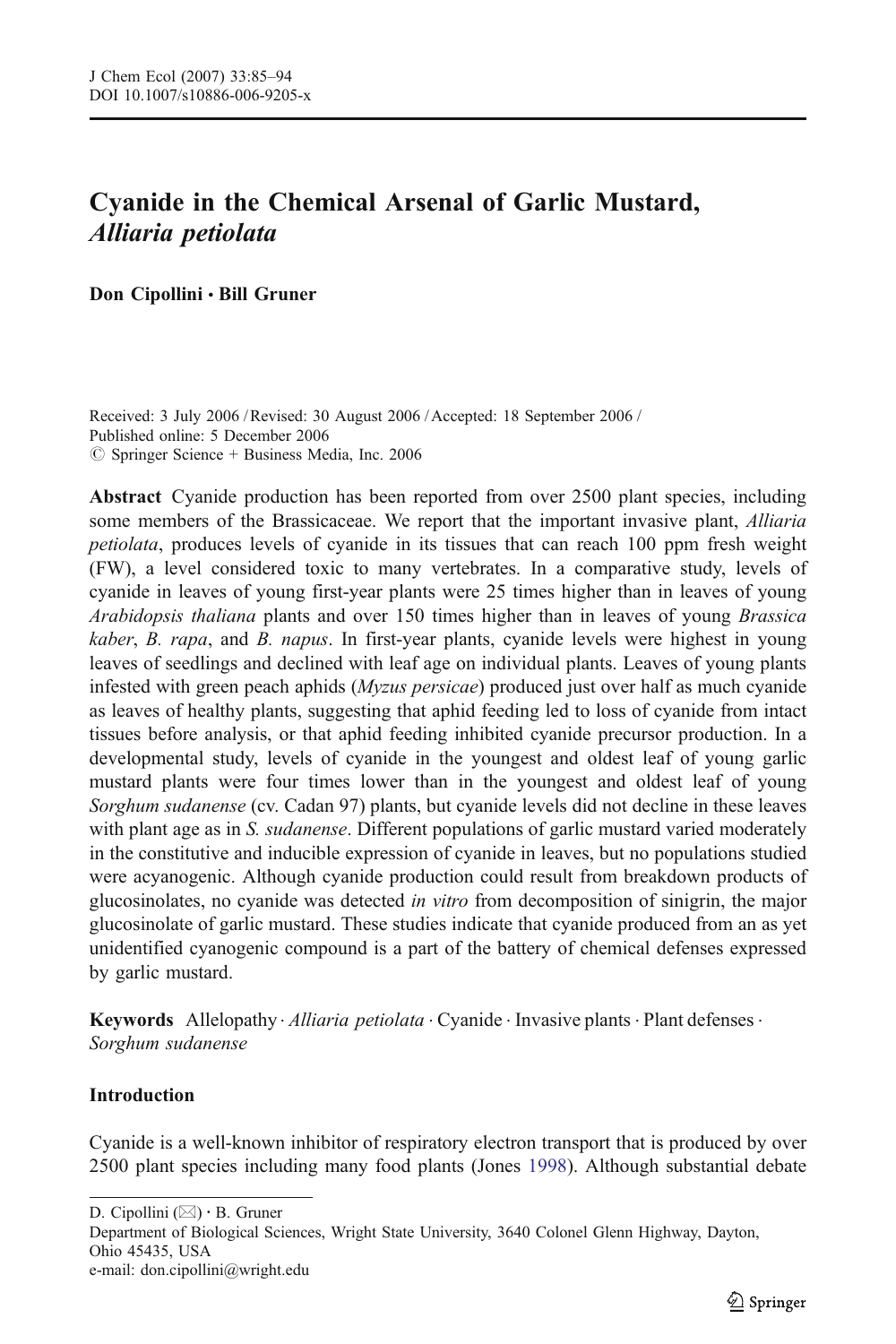exists on the role of cyanogenic compounds and cyanide in plants (Jones [1998](#page-8-0); Gleadow and Woodrow, [2002\)](#page-8-0), cyanide production has been invoked as an herbivore- and pathogenresistance mechanism in many plants including clover, black cherry, and sorghum (Lindroth et al., [2000](#page-9-0); Busk and Møller, [2002;](#page-8-0) Fitzgerald et al., [2002](#page-8-0); Gleadow and Woodrow, [2002](#page-8-0)). In addition, cyanogenic compounds in plants like cassava appear to have roles in storage and mobilization of nitrogen (Gleadow and Woodrow, [2002](#page-8-0); Jorgensen et al., [2005](#page-9-0)). Cyanide production in each of the aforementioned species typically reaches levels that can impact animal or human health (Jones [1998\)](#page-8-0). Cyanide production has been reported in some members of the Brassicaceae, including *Brassica oleraceae, B. juncea, B. rapa, B.* napus, and Raphanus sativus (Sexton and Howlett, [2000](#page-9-0); Chandra et al., [2004\)](#page-8-0), but levels found thus far in plants in this family have been minimal and generally well below those considered to affect plant or animal health. In turn, the source of the detectable cyanide in brassicaceous plants is unknown, although the decomposition of glucosinolates, a ubiquitous group of defensive secondary compounds in this family, is one candidate (Sexton and Howlett, [2000\)](#page-9-0).

Garlic mustard *Alliaria petiolata* [(M. Bieb) Cavara and Grande; Brassicaceae] is a Eurasian biennial herb that is an important invasive plant in North America. This plant has several known or presumed impacts on the flora and fauna in its invaded range that are apparently chemically mediated. These include allelopathic interactions with plants (Prati and Bossdorf, [2004\)](#page-9-0), mycorrhizal fungi (Roberts and Anderson, [2001;](#page-9-0) Stinson et al., [2006](#page-9-0)), and herbivorous insects (Porter [1994;](#page-9-0) Haribal and Renwick, [1998;](#page-8-0) Haribal et al., [2001](#page-8-0)). Garlic mustard is also grazed little by mammalian or avian herbivores (D. Cipollini, personal observation). Like all brassicaceous plants, garlic mustard produces glucosinolates and defense proteins in both a constitutive and inducible fashion (Vaughan and Berhow, [1999](#page-9-0); Cipollini et al., [2005](#page-8-0)). Garlic mustard is also rich in flavone gycosides, including isovitexin 6″-O-β-D-glucopyranoside, and it produces a novel cyanoallyl glycoside, alliarinoside; both have demonstrable effects on insect resistance (Haribal and Renwick, [1998](#page-8-0); Haribal et al., [2001](#page-8-0); Cipollini et al., [2005\)](#page-8-0). It is likely that this suite of defenses contributes to the invasive success of this plant in novel habitats.

In this paper, we report that garlic mustard produces substantial quantities of cyanide from its tissues, an as yet undescribed component of the chemical arsenal of this plant. We first examined cyanide production in leaves and roots of young plants from a single population of garlic mustard, and then compared levels found in shoots to those of several members of the Brassicaceae. Second, we compared temporal variation in cyanide production in the youngest and oldest leaves of garlic mustard to that of a known cyanide producer, Sorghum sudanense (Sudan grass). Third, we examined leaf age-specific cyanide production in garlic mustard in the presence and absence of aphid herbivory. Fourth, we examined variation among garlic mustard populations in constitutive and inducible cyanide production. Finally, we examined whether the decomposition of sinigrin, the primary glucosinolate in garlic mustard (Vaughan and Berhow, [1999\)](#page-9-0), could be the source of cyanide produced by this plant.

#### Methods and Materials

Experiment 1: Demonstration of Cyanide in Roots and Shoots of Garlic Mustard Seeds of garlic mustard were collected from plants growing naturally in the Wright State University forest preserve, cold stratified, and grown in the greenhouse in Pro Mix BX potting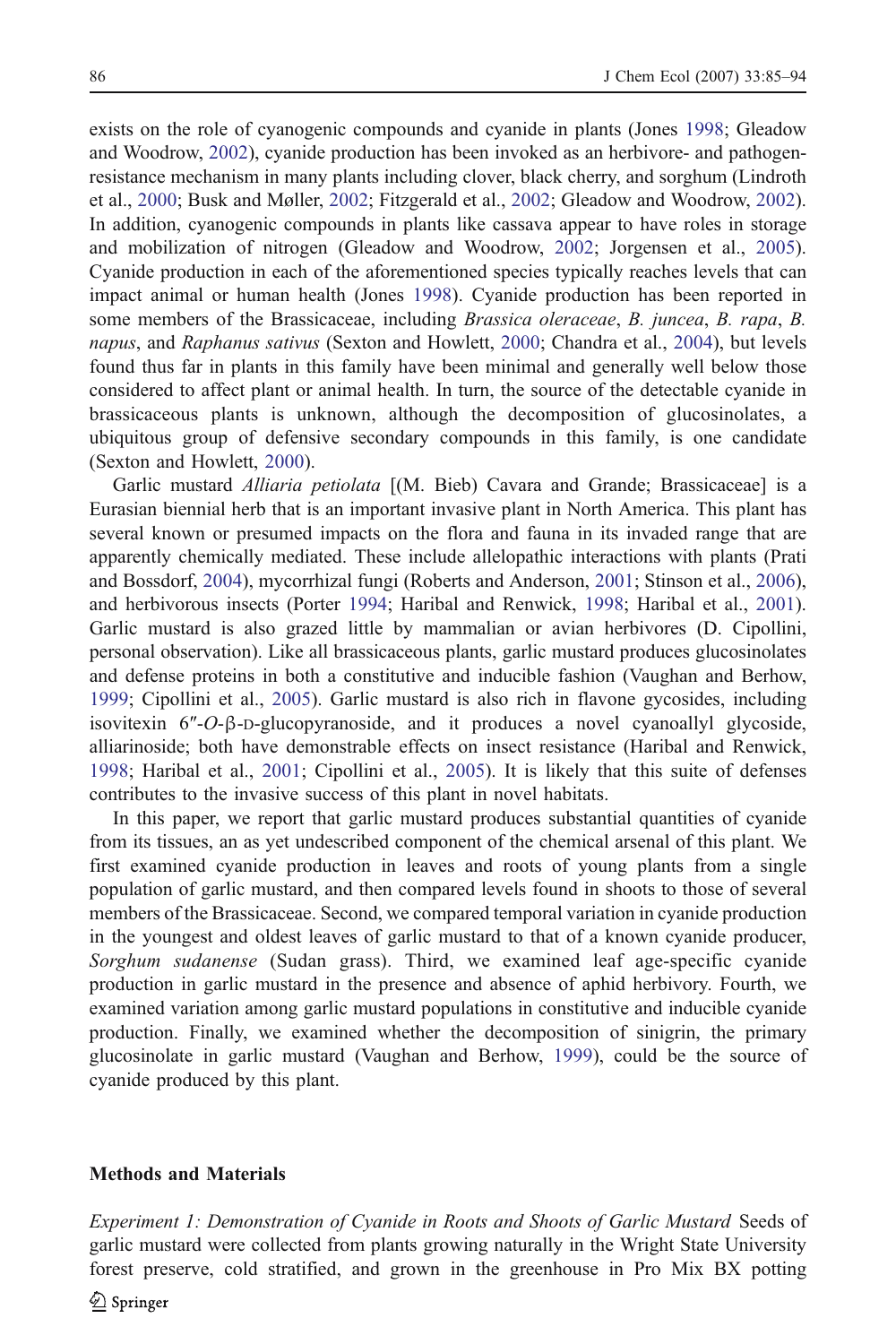medium, as described by Cipollini et al. [\(2005](#page-8-0)). Most experiments were conducted with the Wright State population, although experiment 5 includes several other populations. In this experiment, four plants were grown for 3 wk at which time all stems, leaves, and petioles present on each plant were collected and pooled for cyanide analysis, as described below. Roots of each plant were carefully extracted from the soil at the same time and rinsed free of soil with distilled water before cyanide analysis. Cyanide production by above-ground tissues was compared to that of roots with one-way analysis of variance (ANOVA) on SAS (version 9.1). Means were compared using Tukey's test in this and all other experiments.

Experiment 2: Comparisons of Cyanide Production in Leaves of Garlic Mustard with Other Brassicaceous Plants Seedlings of Arabidopsis thaliana (ecotype Columbia), Brassica kaber (wild collected), B. rapa (wild collected), and B. napus (cv. Westar), were grown from seed as described above, but without cold stratification. Garlic mustard was grown from cold-stratified seed as described above. All leaf material present on five 3-wk-old plants of each species was collected and pooled for analysis of cyanide. Cyanide production was compared among species with one-way ANOVA.

Experiment 3: Temporal Variation in Cyanide Production in Leaves of Garlic Mustard in Comparison to Sudan Grass This experiment was designed to compare variation in cyanide production in garlic mustard to a known cyanide-producing plant. Garlic mustard and Sudan grass [S. *sudanense* (cv. Cadan 97)] were grown from seed individually in pots in Pro Mix BX, as described above. Starting 2 wk after germination, the youngest fully expanded leaf and the oldest fully expanded leaf were collected from five plants of each species for cyanide analysis. Harvests continued in this manner from a subset of previously unsampled plants once per week for the next 8 wk, although the oldest leaves on each plant could be sampled for only 4 wk until they were too senescent to sample. This collection scheme isolates the effect of plant age on cyanide production in leaves of two distinct developmental stages. Cyanide production through time was compared between garlic mustard and Sudan grass with repeated-measures ANOVA, with time as the within-subject effect and species as the between-subjects effect. As the youngest leaves on each plant were sampled for 8 wk, and the oldest for only 4 wk, cyanide production was statistically examined separately for the youngest and oldest leaves.

Experiment 4: Leaf-specific Cyanide Production in the Presence of Aphid Herbivory This experiment examined within-plant variation in cyanide production among leaves in garlic mustard, but the plants were impacted by an outbreak of green peach aphids (Myzus persicae) in our greenhouse. When plants grown as described above were 40-d-old, we classified subsets of them as noninfested or infested (∼20–30 aphids per plant). Infested plants were affected by aphids for approximately 2 wk at the time they were sampled. Fully expanded third (old), fourth (intermediate), and fifth (young) true leaves of garlic mustard plants were collected from 10–13 plants in each aphid infestation group for analysis of cyanide. Cyanide production was compared among aphid exposures and leaf ages by using two-way ANOVA, with aphid exposure and leaf age nested within aphid exposures as effects.

Experiment 5: Population Variation in Constitutive and Salicylic Acid-induced Levels of Cyanide Seeds of five populations of garlic mustard collected in the wild from Dalsland, Sweden; Marmontweg and Elderveld, the Netherlands; Hanau, Germany; and Ligonier, Pennsylvania, were cold-stratified and grown as described above. When plants were 8 wk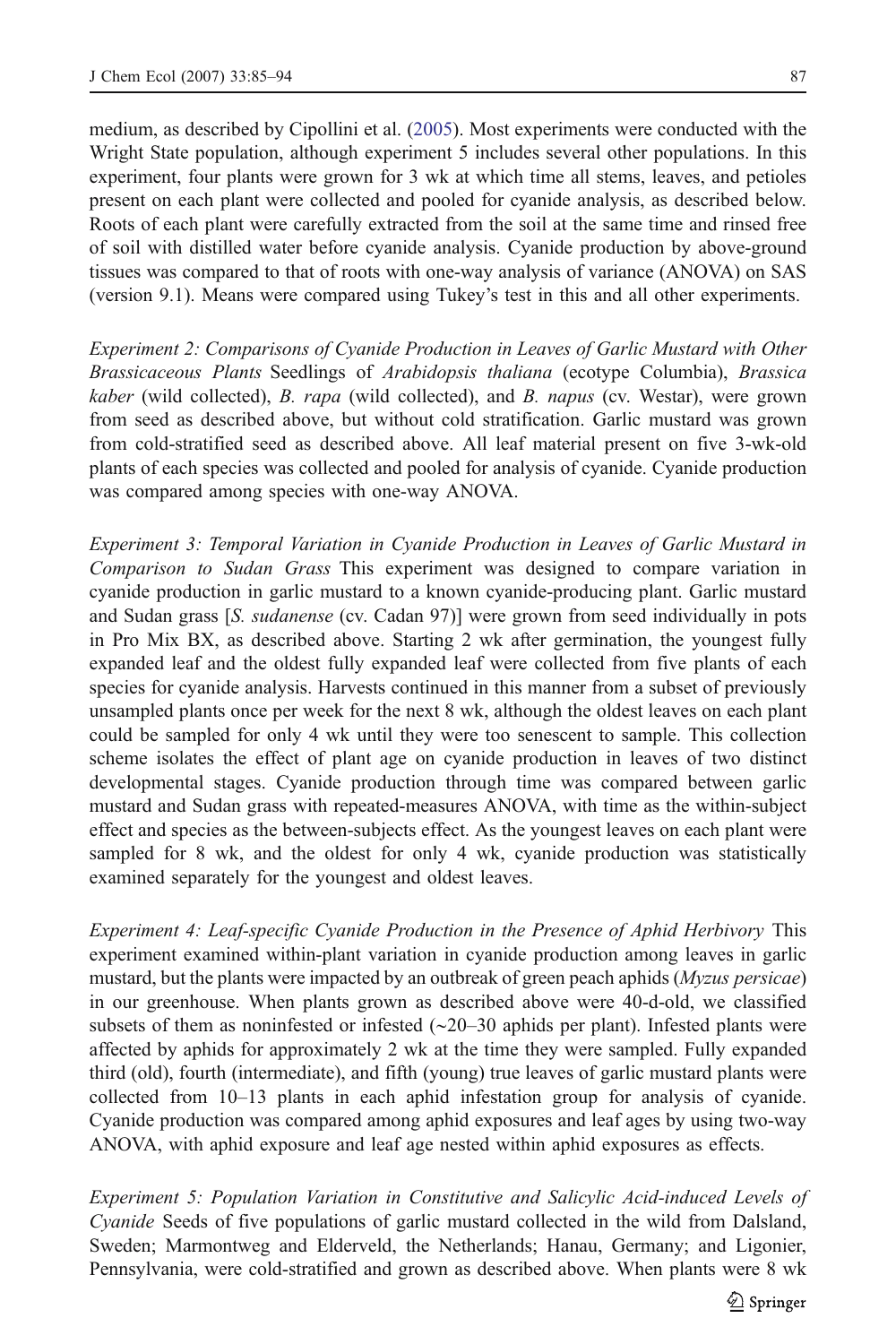old, five plants from each population were sprayed with a 0.05-M solution of salicylic acid, as described by Cipollini et al. ([2004](#page-8-0)). Salicylic acid induces many defense-related genes in plants (Mauch-Mani and Metraux, [1998](#page-9-0)), but its effect on cyanide production has never been examined. Leaf material was collected from the fully expanded fourth true leaf of each of these plants along with each of five control plants. Cyanide production was compared among populations and salicylate treatments with two-way ANOVA.

Experiment 6: Assessment of Sinigrin as a Source of Cyanide In this experiment, we evaluated the ability of sinigrin, the primary glucosinolate in garlic mustard (Vaughn and Berhow, [1999\)](#page-9-0), to liberate cyanide upon enzymatic decomposition with thioglucosidase. We incubated 0.1 ml of sinigrin (Sigma Chemical, St. Louis, MO, USA) at concentrations of 0.125, 0.25, 0.5, 1.0, and 2.0 mg/ml with 0.1 ml of 3 mg/ml thioglucosidase (E.C. 3.2.3.1 from Sinapis alba; Sigma Chemical) suspended in sodium phosphate buffer in 25 ml center-well incubation flasks, and followed the protocol for cyanide trapping and analysis described below.

Cyanide Analysis We analyzed endogenous cyanide production in our tissues using a method modified from Lambert et al. [\(1975](#page-9-0)). Briefly, a weighed amount of fresh plant material (∼0.02–0.05 g depending on tissue and species) was ground in a cold mortar with 0.5 ml of ice-cold 0.1-M sodium phosphate buffer. The homogenate was quickly transferred to a 25-ml center-well incubation flask, and the mortar was rinsed into the flask with an additional 0.5 ml of phosphate buffer. To trap cyanide in the flask, 0.2 ml of 0.1 M NaOH was placed in the center well, and the flasks were sealed and incubated at room temperature for 18 hr. To quantify cyanide present in the trap solution, 0.1 ml of 1 M acetic acid were added to the 0.2-ml trap solution (which was diluted as needed), followed by 1 ml of 0.25% succinimide/0.025% N-chlorosuccinimide reagent and 0.2 ml of 3% barbituric acidpyridine solution. After incubation at room temperature for 10 min, absorbance at 580 nm was recorded for each sample in a spectrophotometer. Cyanide levels were quantified relative to a standard curve made with potassium cyanide and are expressed as milligram cyanide per kilogram tissue fresh weight (=ppm FW).

## **Results**

Experiment 1 Three-week-old garlic mustard plants produced a mean level of 44.4 (±2.17) ppm cyanide from their aboveground tissues (including stems, leaves, and petioles) and 5.4  $(\pm 2.13)$  ppm from their roots. These levels were significantly different from one another  $(F_{1, 6} = 212.5, P \le 0.001)$ .

Experiment 2 Leaf cyanide production varied among the five brassicaceous species examined  $(F_{4,14}=526.0, P<0.001,$  $(F_{4,14}=526.0, P<0.001,$  $(F_{4,14}=526.0, P<0.001,$  Table 1). Levels of cyanide in leaves of 3-wk-old garlic mustard plants were 25 times higher than in leaves of 3-wk-old A. *thaliana* plants and over 150 times higher than in leaves of 3-wk-old *B. kaber*, *B. rapa*, and *B. napus* plants.

Experiment 3 Changes in cyanide production through time by the youngest fully expanded leaf varied between garlic mustard and Sudan grass (time  $\times$  species:  $F_{7,2}$ =54.02, P=0.018, Fig. [1\)](#page-4-0). Cyanide production in the youngest leaf of Sudan grass was five times higher than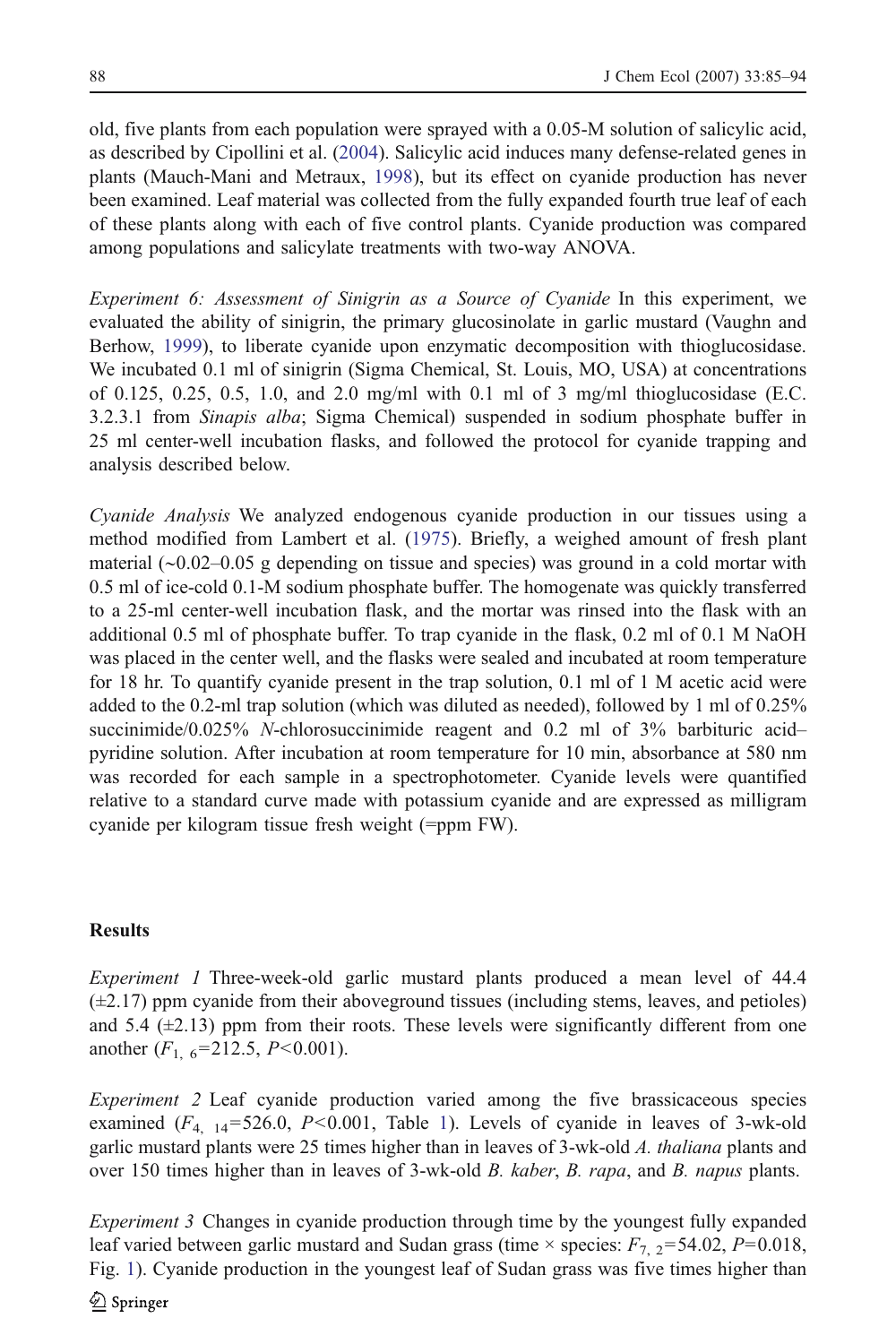| Cyanide (ppm)           |
|-------------------------|
| 108.9 $(7.82)^a$        |
| 4.19 $(2.83)^{b}$       |
| $0.733(0.571)^c$        |
| $0.617 (0.562)^{\circ}$ |
| $0.433(0.096)^{\circ}$  |
|                         |

<span id="page-4-0"></span>**Table 1** Mean  $(\pm 1 \text{ SE})$  cyanide levels in leaves of 3-wk-old seedlings of five brassicaceous species

Means followed by different letters are significantly different at  $P=0.05$ .

in garlic mustard on the first sampling date, and it steadily declined to minimal levels through the 8-wk-time course as plants aged. In contrast, cyanide production declined little through time in garlic mustard, and by the fifth week of the time course through the end, cyanide levels in the youngest leaves of garlic mustard plants were significantly higher than in Sudan grass. A similar pattern was observed in cyanide production in the oldest fully expanded leaf of garlic mustard and Sudan grass through the 4-wk-time course (time  $\times$ species:  $F_{3,6}$ =150.54, P<0.001, Fig. [2\)](#page-5-0). The decline in cyanide production in the oldest leaves in Sudan grass through time was even more dramatic than in the youngest leaves.

Experiment 4 Cyanide production varied among aphid-infested and noninfested plants  $(F<sub>1, 64</sub>=25.56, P<0.001)$  and among leaf ages within each aphid treatment  $(F<sub>4, 64</sub>=10.72, P<$ 0.001, Table [2\)](#page-5-0). Cyanide production was higher in young leaves than in older leaves in general and was lower in aphid-infested plants across all leaf ages.

Experiment 5 Significant variation in constitutive and salicylic acid (SA)-inducible cyanide production in leaves of 8-wk-old garlic mustard plants was detected among populations (pop:  $F_{4, 40} = 4.21$ ,  $P = 0.006$ ; pop × SA:  $F_{4, 40} = 8.4$ ,  $P < 0.001$ , Table [3\)](#page-6-0). Constitutive cyanide production was higher in plants from Dalsland, Marmontweg, and Elderveld than



Fig. 1 Mean (±1 SE) cyanide levels in the youngest fully expanded leaf of garlic mustard and Sudan grass (Sorghum sudanense) through an 8-wk time course as plants aged. Plants were 2 wk old at the first sampling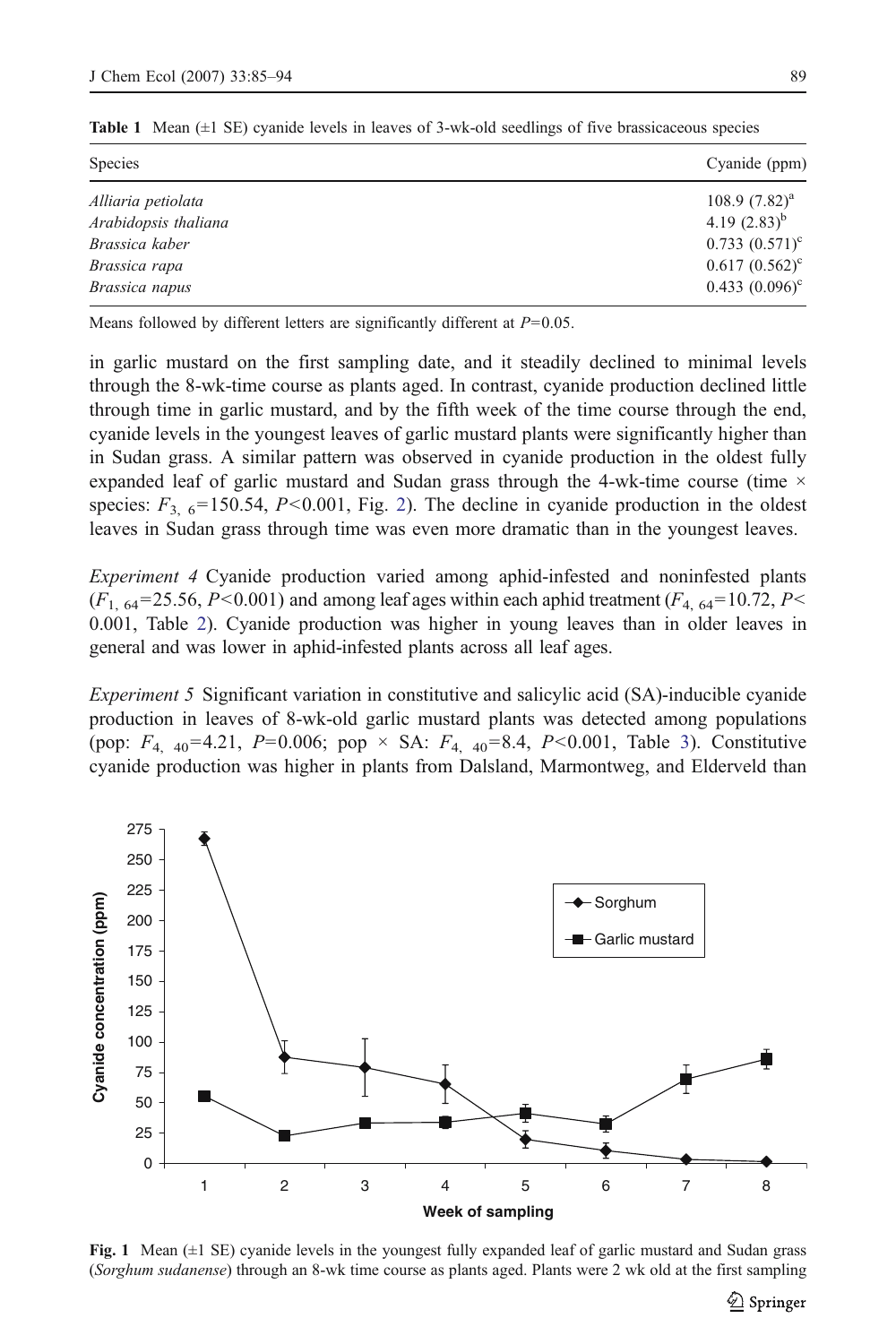<span id="page-5-0"></span>

Fig. 2 Mean  $(\pm 1 \text{ SE})$  cyanide levels in the oldest fully expanded leaf of garlic mustard and Sudan grass (Sorghum sudanense) through a 4-wk time course as plants aged. Plants were 2 wk old at the first sampling

in plants from Hanau and Ligonier. Although SA had little effect on cyanide production in plants from Dalsland, Marmontweg, and Ligonier, it strongly induced cyanide production in plants from Hanau and strongly reduced production in plants from Elderveld.

Experiment 6 Cyanide production was not detectable from the decomposition of sinigrin at any concentration in our experimental setup.

# **Discussion**

Garlic mustard, an important invasive plant of forest understories throughout North America, produces a wealth of chemical defenses (e.g., Cipollini et al., [2005\)](#page-8-0). We demonstrate for the first time here that garlic mustard produces substantial amounts of cyanide from its tissues.

| Treatment      | Leaf age     | Cyanide (ppm)     |
|----------------|--------------|-------------------|
| Aphids absent  | Young        | 66.2 $(8.74)^a$   |
|                | Intermediate | 38.7 $(5.39)^{b}$ |
|                | Old          | 40.4 $(5.00)^b$   |
| Aphids present | Young        | 47.9 $(6.68)^a$   |
|                | Intermediate | 14.9 $(2.13)^{b}$ |
|                | Old          | 16.9 $(2.1)^{b}$  |

Table 2 Mean (±1 SE) cyanide levels in young, intermediate, and old leaves of 5-wk-old seedlings of garlic mustard in the presence and absence of green peach aphids

Means within an aphid treatment with different letters are significantly different at  $P=0.05$ .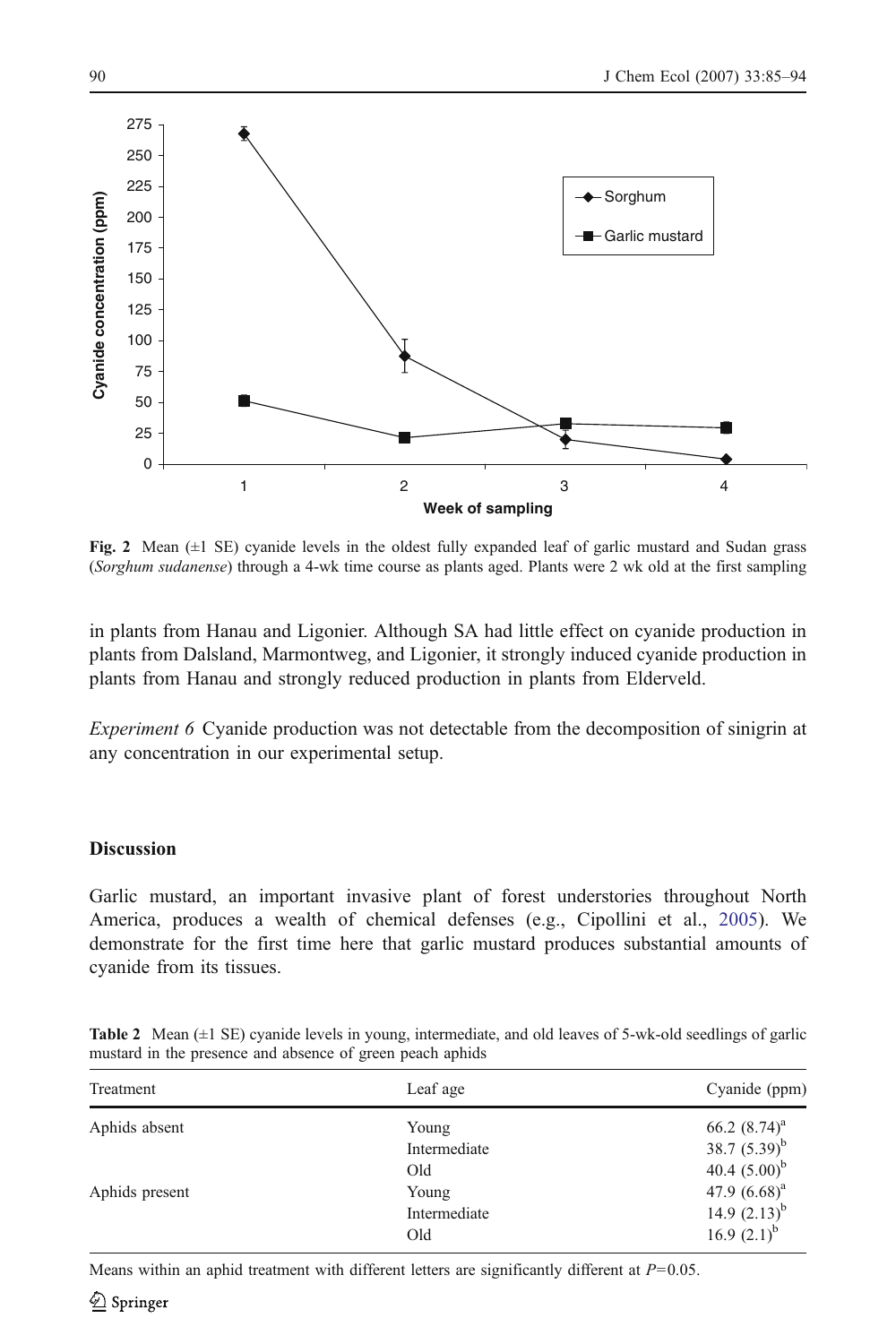| Population              | Salicylate Treatment | Cyanide (ppm)     |
|-------------------------|----------------------|-------------------|
| Dalsland, Sweden        |                      | 30.0 $(4.2)^a$    |
|                         | $^{+}$               | 25.4(4.3)         |
| Elderveld, Netherlands  |                      | 32.0 $(4.6)^{a*}$ |
|                         | $^{+}$               | 11.4(4.0)         |
| Marmontweg, Netherlands |                      | 27.0 $(4.7)^a$    |
|                         | $^{+}$               | 23.1(4.1)         |
| Hanau, Germany          |                      | 14.4 $(4.1)^{b*}$ |
|                         | $^{+}$               | 36.7(4.3)         |
| Ligonier, Pennsylvania  |                      | 17.2 $(4.0)^{b}$  |
|                         | $^{+}$               | 23.4(4.6)         |

<span id="page-6-0"></span>Table 3 Mean (±1 SE) cyanide levels in leaves of 8-wk-old plants of five garlic mustard populations treated with 0.05 M salicylic acid or a control solution

Means followed by different letters differ significantly at  $P=0.05$  in the absence of salicylic acid. Means followed by asterisks indicate populations where salicylic acid significantly affected cyanide levels.

Cyanide contents reached by garlic mustard in some experiments were over 100 ppm FW in leaves, a level considered to be acutely toxic to humans (and other vertebrates) for plants like cassava (Jorgensen et al., [2005](#page-9-0)). In other experiments, levels in leaves ranged from 20 to 85 ppm, levels that are still considered to be moderately toxic (Jorgensen et al., [2005](#page-9-0)). As cyanide has known biological activity against animals, plants, and microbes (Jones [1998](#page-8-0); Blenis et al., [2004;](#page-8-0) Gonzalez and Sotomayor, [2005](#page-8-0)), cyanide may contribute to some of the reported allelopathic effects of garlic mustard on other plants, insects, and mycorrhizal fungi (e.g., Porter [1994](#page-9-0); Prati and Bossdorf, [2004;](#page-9-0) Stinson et al., [2006](#page-9-0)), and to its known deterrence of mammalian or avian herbivores (D. Cipollini, personal observation). It should be noted that we expressed cyanide content in garlic mustard per unit fresh weight, although many authors express cyanide content per unit dry weight (e.g., Lindroth et al., [2000](#page-9-0)). Expressing cyanide content in garlic mustard per unit dry weight would increase levels substantially, accounting for the average moisture content of leaves.

Within each plant, cyanide production was much higher in leaves than in roots and generally declined with leaf age. These findings are consistent with patterns of cyanide production in the foliage and roots of many other cyanogenic plants (e.g., Vickery et al., [1987](#page-9-0); Busk and Møller, [2002;](#page-8-0) Fitzgerald et al., [2002;](#page-8-0) Jorgensen et al., [2005](#page-9-0)). In plants where the roots contain high levels of cyanide, like cassava, cyanide production by leaves is thought to be the source of cyanogenic compounds that are subsequently transported to roots (Jorgensen et al., [2005](#page-9-0)). Unlike S. sudanense studied here, cyanogenic potential in the youngest leaf of garlic mustard did not decline as plants aged. This indicates that garlic mustard consistently maintains the potential for cyanide toxicity in young leaves throughout much of its first season of growth, a pattern also seen in some other cyanogenic plants (e.g., Gleadow and Woodrow, [2000\)](#page-8-0).

Interestingly, cyanide production was lower in aphid-infested plants across all leaf ages than in noninfested plants. Because we classified plants as infested or noninfested after the aphids had time to choose plants, it is possible that the patterns we observed resulted from aphid selection of the more weakly cyanogenic individuals in our experiment. However, as can be seen in the mean cyanide contents of the noninfested plants, individuals do not vary to a large extent in cyanide production in this population, which is known to be relatively genetically homogenous for other growth and defense characteristics (Cipollini [2002](#page-8-0)). Thus, it is more likely that aphid feeding somehow caused the differences in cyanide contents that we observed. For example, aphid feeding may have led to the volatilization of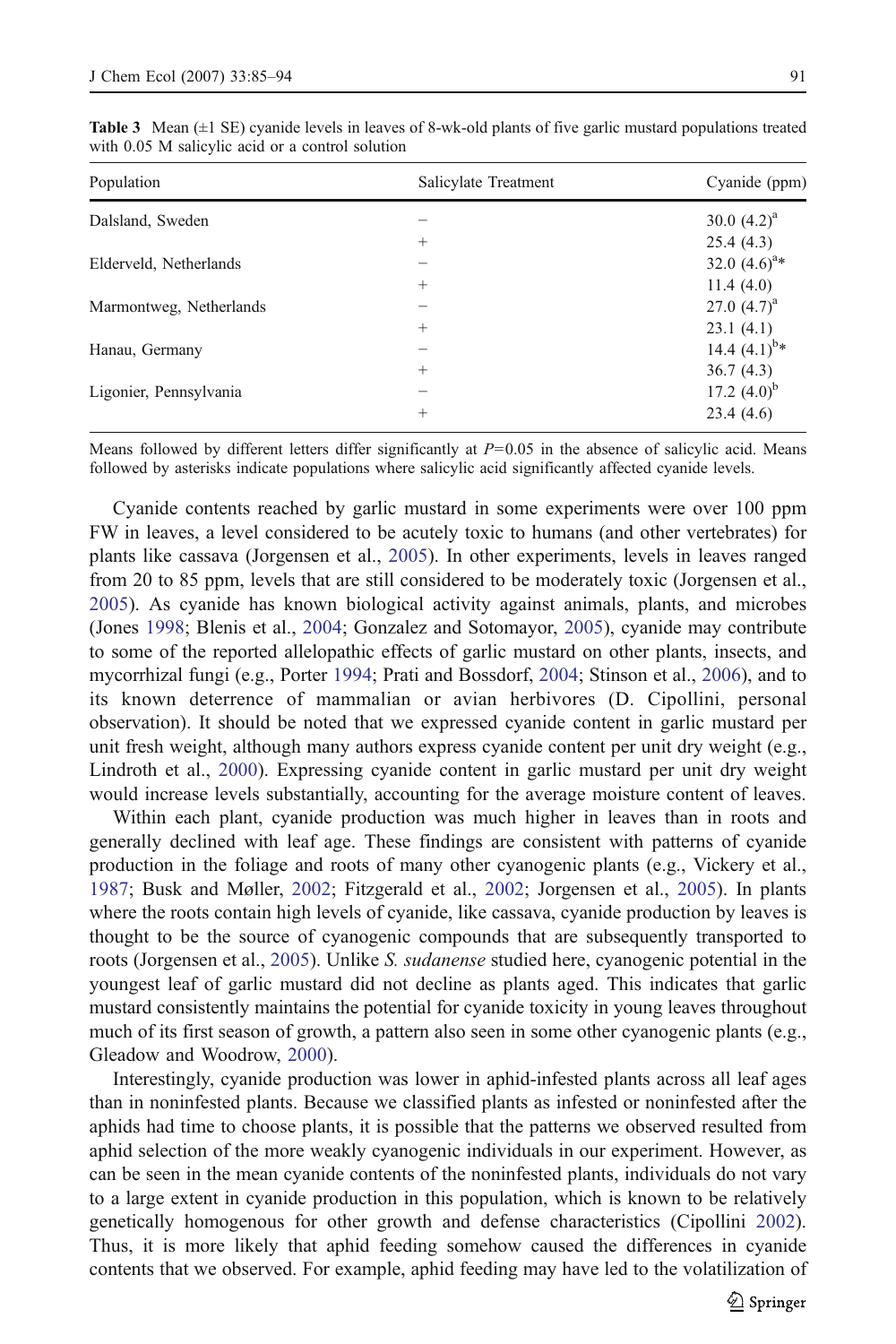cyanide from intact tissues before their analysis by enabling cyanide precursors and enzymes to mix in planta, thus lowering the cyanogenic potential of the tissue at the time of analysis. Alternatively, aphid feeding may have decreased cyanide precursor production either directly by downregulating gene expression or indirectly through nutrient limitation of precursor production. As cyanide production is increased by nitrogen fertilization in many plants (e.g., Busk and Møller, [2002](#page-8-0); Jorgensen et al., [2005\)](#page-9-0), aphid feeding may have reduced cyanide content by lowering tissue nitrogen content.

Populations varied to some extent in the constitutive and inducible production of cyanide, similar to other cyanogenic plant species (e.g., Lindroth et al., [2000;](#page-9-0) Schappert and Shore, [2000](#page-9-0)), but none of the six total populations studied here was acyanogenic. We have observed differences in defense production among populations of garlic mustard (Cipollini et al., [2005](#page-8-0)), but not enough populations were sampled in the current study to place our observations in an evolutionary or ecological context. Salicylic acid increased, decreased, or had no effect on cyanide production, depending upon the population studied. Salicylic acid is involved in the induction of numerous defenses in plants in response to biotic stimuli (Mauch-Mani and Metraux, [1998](#page-9-0)) and is known to induce cyanide-resistant respiration in plants (Kapulnik et al., [1992](#page-9-0)). Its effect on cyanide production has not been examined in any plant to our knowledge, but it has been shown to suppress the expression of dhurrinase mRNA in Sorghum bicolor (Salzman et al., [2005\)](#page-9-0), which would presumably decrease cyanide production from the cyanogenic glycoside, dhurrin, found in these plants.

Garlic mustard produces substantially more cyanide than any brassicaceous plant studied to date (e.g., Sexton and Howlett, [2000;](#page-9-0) Chandra et al., [2004\)](#page-8-0), including A. thaliana and the three *Brassica* species examined in this study. This appears to make garlic mustard unique among members of this family, which are characterized by their production of glucosinolates; cyanide production, however, has not been widely surveyed in this family. Only a few plant species are known as producers of both glucosinolates and cyanogenic glycosides, including Carica papaya in the Caricaceae family (Bennett et al., [1997\)](#page-8-0), which is a member of the Capparales order along with members of the Brassicaceae family (Rodman et al., [1998\)](#page-9-0). It has been suggested that glucosinolate production arose in an already cyanogenic species (Rodman et al., [1998;](#page-9-0) Halkier and Gershenzon, [2006](#page-8-0)), and it is perhaps surprising that so few members of the Brassicaceae have been confirmed to be cyanogenic.

Regardless of origin, cyanide production by garlic mustard may contribute to its unpalatability toward mustard specialist herbivores that typically prefer glucosinolatecontaining plants (Porter [1994](#page-9-0); Haribal and Renwick, [1998](#page-8-0); Haribal et al., [2001\)](#page-8-0) and some of its other allelopathic effects. We have noted anecdotally that treatment of garlic mustard leaves by freezing followed by subsequent thawing and incubation at room temperature makes them substantially more palatable and fosters better growth of larvae of the cabbage looper, *Trichoplusia ni* (D. Cipollini, unpublished data). This effect may be explained, in part, by the freezing-induced loss of cyanide from tissues. Interestingly, garlic mustard is also distinguished among members of its family by a characteristic garlic odor when its leaves are crushed (thus its common name). To our knowledge, the chemical profile and significance of this volatile blend has not been examined, but cyanide is certainly a part of it.

The source of cyanide in garlic mustard could not be determined in this study. The decomposition of glucosinolates has been suggested as a possible source in brassicaceous plants, but this does not appear to be the source in garlic mustard. Garlic mustard contains sinigrin (2-propenyl glucosinolate) as its primary glucosinolate (Vaughan and Berhow, [1999](#page-9-0)), but neither we nor Sexton and Howlett [\(2000](#page-9-0)) found that the thioglucosidase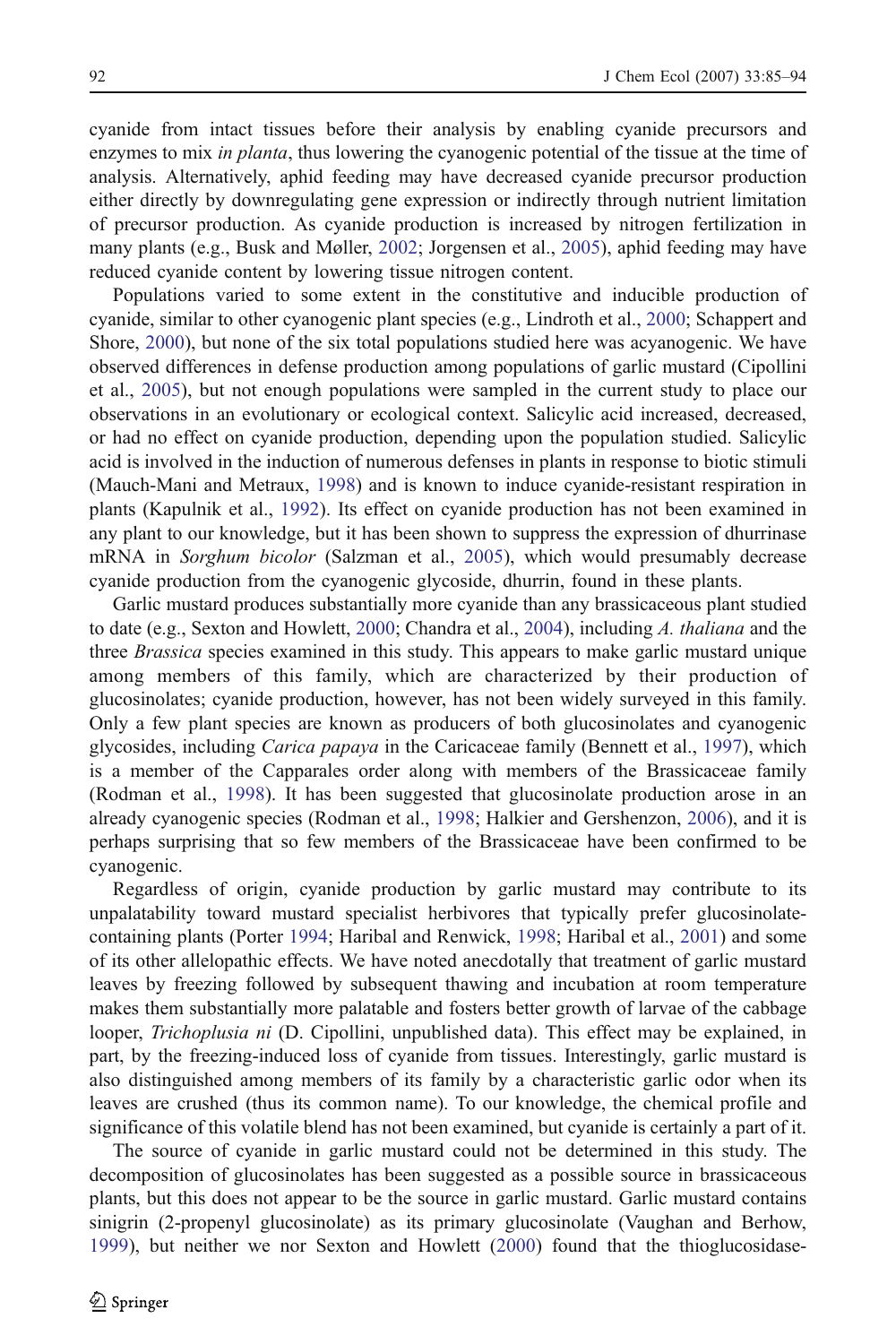<span id="page-8-0"></span>catalyzed hydrolysis of this compound could liberate cyanide in vitro. Moreover, the Brassica species and A. thaliana studied here are each well known as producers of glucosinolates (e.g., Cipollini et al., 2003, 2004; Chandra et al., 2004), yet each gave rise to negligible levels of cyanide in this study. The conversion of 1-amino-cyclopropane 1 carboxylic acid (ACC) into ethylene results in some cyanide production in plants, but levels seen here are much higher than those noted to be produced in this manner in other plant tissues (Yip and Yang, [1998\)](#page-9-0). Although not initially considered a cyanogenic compound, garlic mustard contains a novel cyanoallyl glycoside, alliarinoside, with a –CN group as part of the molecule (Haribal et al., 2001). It is possible that either the enzymatic or nonenzymatic decomposition of this compound could yield volatile cyanide. If this compound is not the source of cyanide, then either other glucosinolates or an as yet undescribed cyanogenic compound may be the source.

Acknowledgments We thank Stephanie Enright for technical assistance, the Ohio Board of Regents for funding, and a simple curiosity that motivated this project. Martin Heil, Nicole van Dam, and Harriet Hillstrom kindly provided seeds of European garlic mustard plants. Two anonymous reviewers substantially improved the manuscript.

### **References**

- BENNETT, R. N., KIDDLE, G., and WALLSGROVE, R. M. 1997. Biosynthesis of benzylglucosinolate, cyanogenic glucosides and phenylpropanoids in Carica papaya. Phytochemistry 45:59–66.
- BLENIS, P. V., CHOW, P. S., DUNCAN, I., and KNOWLES, N. R. 2004. Cyanide levels near fairy rings affect the growth of grasses and fungi. Can. J. Bot. 82:1324–1329.
- BUSK, P. K. and MØLLER, B. L. 2002. Dhurrin synthesis in sorghum is regulated at the transcriptional level and induced by nitrogen fertilization in older plants. Plant Physiol. 129:1222–1231.
- CHANDRA, A. K., MUKHOPADHYAY, S., LAHARI, D., and TRIPATHY, S. 2004. Goitrogenic content of Indian cyanogenic plant foods and their in vitro anti-thyroid activity. Indian J. Med. Res. 119:180–185.
- CIPOLLINI, D. F. 2002. Variation in the expression of chemical defenses in Alliaria petiolata in the field and common garden. Am. J. Bot. 89:1422–1430.
- CIPOLLINI, D. F., BUSCH, J., SIMMS, E., STOWE, K., and BERGELSON, J. 2003. Genetic variation and relationships of constitutive and induced trypsin inhibitor activity, glucosinolate content, and biological resistance in Brassica rapa. J. Chem. Ecol. 29:285–302.
- CIPOLLINI, D. F., ENRIGHT, S., TRAW, B., and BERGELSON, J. 2004. Salicylic acid inhibits jasmonic acidinduced resistance of Arabidopsis thaliana to Spodoptera exigua. Mol. Ecol. 13:1643–1653.
- CIPOLLINI, D., MBAGWU, J., HILLSTROM, C., BARTO, K., and ENRIGHT, S. 2005. Expression of constitutive and inducible chemical defenses in native and invasive populations of Alliara petiolata. J. Chem. Ecol. 31:1243–1255.
- FITZGERALD, T. D., JEFFERS, P. M., and MANTELLA, D. 2002. Depletion of host-derived cyanide in the gut of the eastern tent caterpillar, Malacosoma americanum. J. Chem. Ecol. 28:257–268.
- GLEADOW, R. M. and WOODROW, I. E. 2000. Temporal and spatial variation in cyanogenic glycosides in Eucalyptus cladocalyx. Tree Physiol. 20:591–598.
- GLEADOW, R. M. and WOODROW, I. E. 2002. Constraints on the effectiveness of cyanogenic glycosides in herbivore defense. J. Chem. Ecol. 28:1301-1313.
- GONZALEZ, E. and SOTOMAYOR, C. 2005. Allelopathic affects of cyanogenic glucosides on Nemaguard peach seedlings. Cien. Inv. Agr. 32:11–15.
- HALKIER, B. A. and GERSHENZON, J. 2006. Biology and biochemistry of glucosinolates. Annu. Rev. Plant Biol. 57:303–333.
- HARIBAL, M. and RENWICK, J. A. A. 1998. Isovitexin 6-O-β-D-glucopyranoside: a feeding deterrent to Pieris napi oleracea from Alliaria petiolata. Phytochemistry 47:1237–1240.
- HARIBAL, M., YHANG, Z., ATTYGALLE, A. B., RENWICK, J. A. A., and MEINWALD, J. 2001. A cyanoallyl glucoside from Alliaria petiolata as a feeding deterrent for larvae of Pieris napi oleraceae. J. Nat. Prod. 64:440–443.
- JONES, D. A. 1998. Why are so many food plants cyanogenic? Phytochemistry 47:155–162.